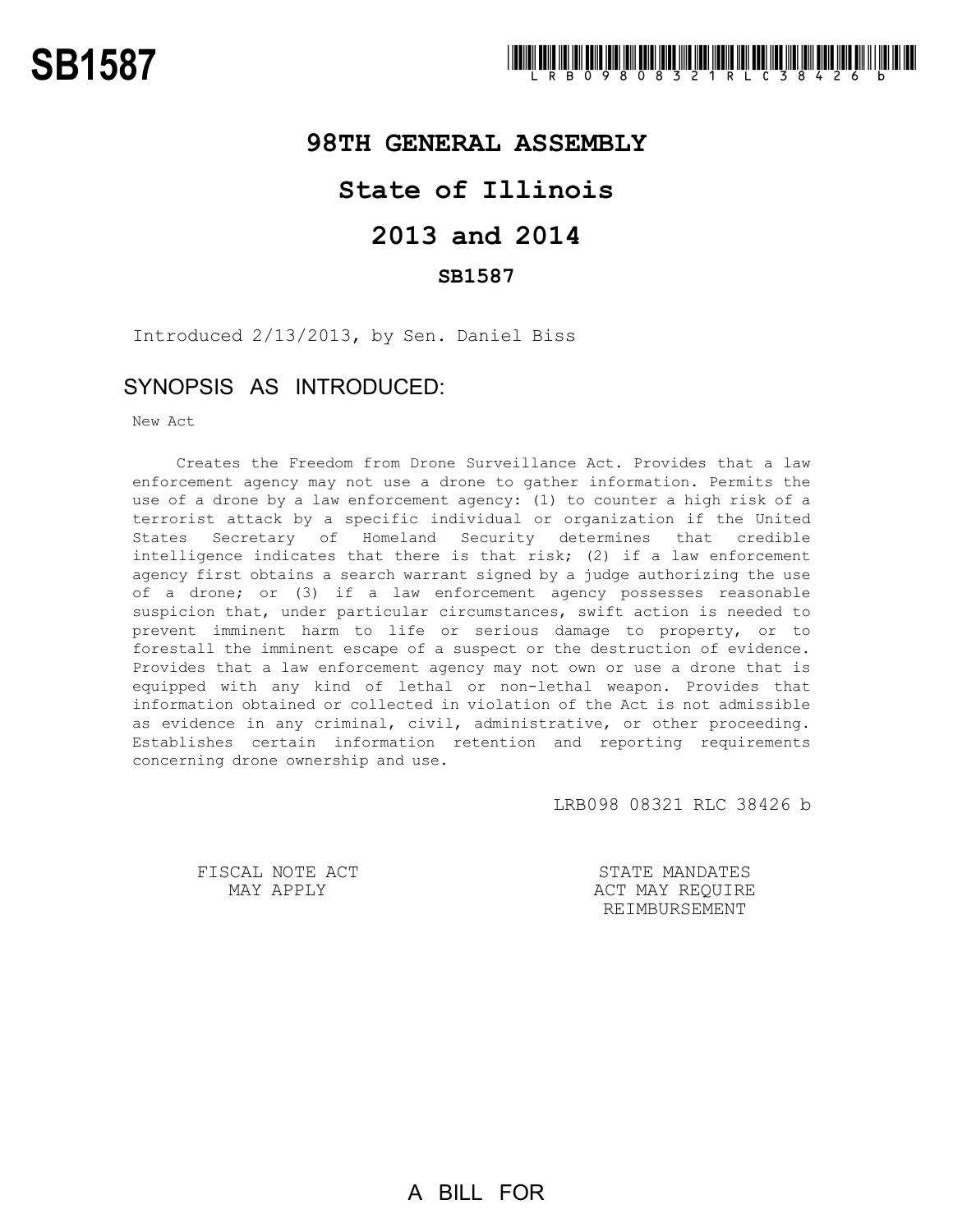1

AN ACT concerning criminal law.

#### **Be it enacted by the People of the State of Illinois, represented in the General Assembly:** 2 3

Section 1. Short title. This Act may be cited as the Freedom from Drone Surveillance Act. 4 5

Section 5. Definitions. As used in this Act: 6

"Authority" means the Illinois Criminal Justice Information Authority. 7 8

"Drone" means any aerial vehicle that does not carry a human operator. 9 10

"Information" means any evidence, images, sounds, data, or other information gathered by a drone. 11 12

"Law enforcement agency" means any agency of this State or a political subdivision of this State which is vested by law with the duty to maintain public order and to enforce criminal laws. 13 14 15 16

Section 10. Prohibited use of drones. Except as provided in Section 15, a law enforcement agency may not use a drone to gather information. 17 18 19

Section 15. Exceptions. This Act does not prohibit the use of a drone by a law enforcement agency: 20 21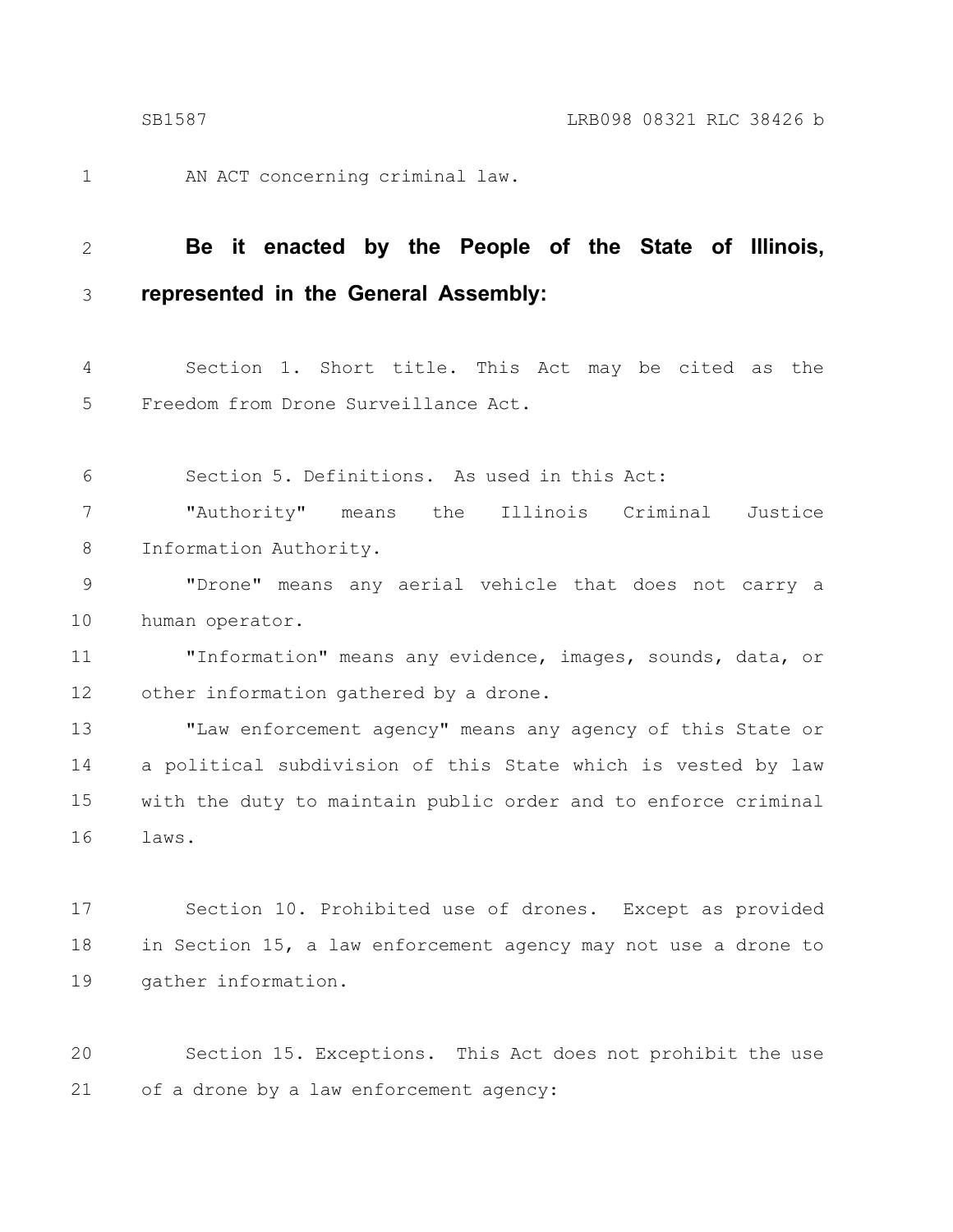(1) To counter a high risk of a terrorist attack by a specific individual or organization if the United States Secretary of Homeland Security determines that credible intelligence indicates that there is that risk. 1 2 3 4

(2) If a law enforcement agency first obtains a search warrant signed by a judge authorizing the use of a drone. The warrant must be based on probable cause of criminal activity supported by a sworn written submission of facts from a law enforcement agency. The warrant must be limited to a particular person or location, and limited to a particular investigation. The warrant must be limited to a period of 45 days, renewable by the judge upon a showing of good cause for subsequent periods of 45 days. Within 10 days after the warrant expires, the law enforcement agency must serve a copy of the drone warrant on the person subject to drone surveillance, except that a judge may delay notice upon the law enforcement agency's showing of reason to believe that the notice would jeopardize an ongoing investigation. 5 6 7 8 9 10 11 12 13 14 15 16 17 18

(3) If a law enforcement agency possesses reasonable suspicion that, under particular circumstances, swift action is needed to prevent imminent harm to life or serious damage to property, or to forestall the imminent escape of a suspect or the destruction of evidence. The use of a drone under this paragraph (3) is limited to a period of 48 hours. Within 24 hours of the initiation of the use of a drone under this paragraph (3), the chief executive officer of the law 19 20 21 22 23 24 25 26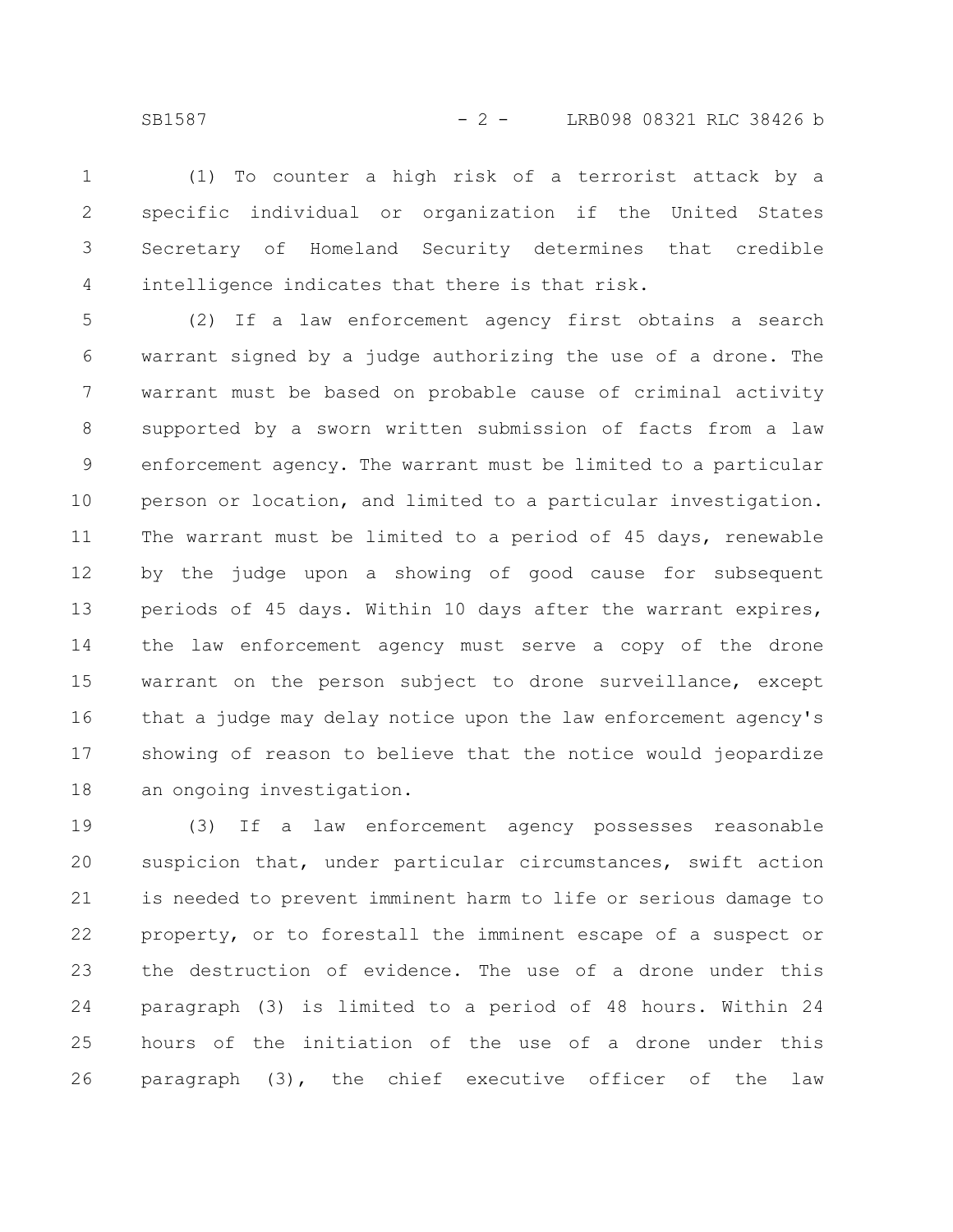enforcement agency must report in writing the use of a drone to the Illinois Attorney General and to the local State's SB1587 - 3 - LRB098 08321 RLC 38426 b

Attorney. 3

1

2

Section 20. Information retention. If a law enforcement agency uses a drone under Section 15 of this Act, the agency within 24 hours shall destroy all information gathered by the drone, except that a supervisor at that agency may retain particular information if (1) there is reasonable suspicion that the information contains evidence of criminal activity, or (2) the information is relevant to an ongoing investigation or pending criminal trial. 4 5 6 7 8 9 10 11

Section 25. Suppression. Information obtained or collected in violation of this Act is not admissible as evidence in any criminal, civil, administrative, or other proceeding. 12 13 14

Section 30. Weapon prohibition. A law enforcement agency may not own or use a drone that is equipped with any kind of lethal or non-lethal weapon. 15 16 17

Section 35. Reporting. 18

(a) If a law enforcement agency owns one or more drones, then subsequent to the effective date of this Act, it shall report in writing annually by April 1 to the Authority the number of drones that it owns. 19 20 21 22